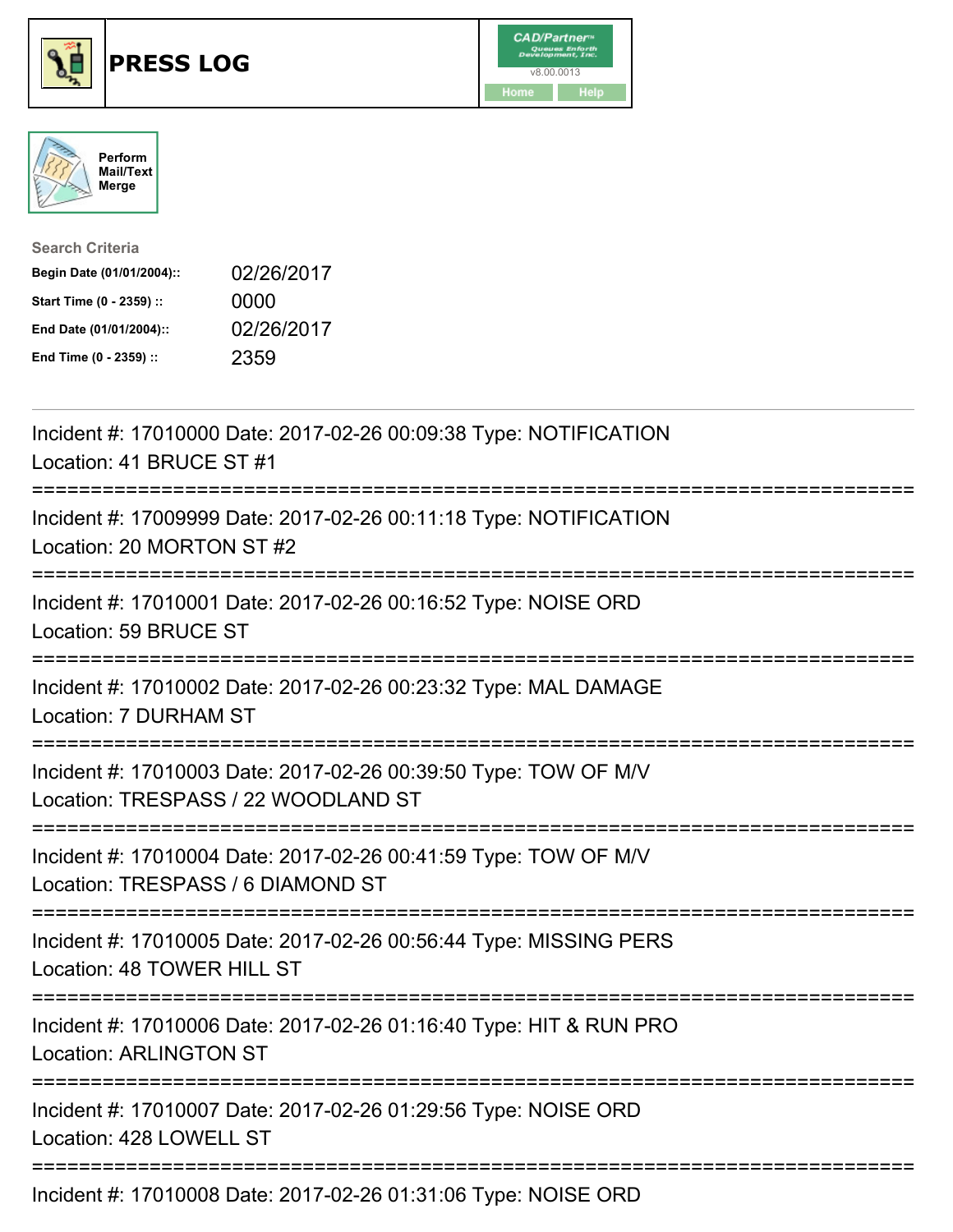Location: 11 SAUNDERS ST FL 3 =========================================================================== Incident #: 17010009 Date: 2017-02-26 01:31:53 Type: NOISE ORD Location: 81 BUNKERHILL ST FL 1 =========================================================================== Incident #: 17010010 Date: 2017-02-26 01:37:16 Type: DISTURBANCE Location: 130 COMMON ST =========================================================================== Incident #: 17010011 Date: 2017-02-26 01:37:33 Type: LOUD NOISE Location: 6 ALLSTON ST =========================================================================== Incident #: 17010012 Date: 2017-02-26 01:40:03 Type: DISTURBANCE Location: SAM'S FOOD STORE / 389 BROADWAY =========================================================================== Incident #: 17010014 Date: 2017-02-26 01:56:47 Type: LOUD NOISE Location: 241 SALEM ST =========================================================================== Incident #: 17010013 Date: 2017-02-26 01:56:53 Type: M/V STOP Location: CENTRAL BRIDGE / 0 MERRIMACK ST =========================================================================== Incident #: 17010015 Date: 2017-02-26 02:10:27 Type: MISSING PERS Location: WALK IN WALK IN / 48 TOWER HILL ST =========================================================================== Incident #: 17010016 Date: 2017-02-26 02:17:43 Type: NOISE ORD Location: 11 SAUNDERS ST FL 3RD =========================================================================== Incident #: 17010017 Date: 2017-02-26 02:28:46 Type: ALARM/BURG Location: 168 NEWBURY ST =========================================================================== Incident #: 17010018 Date: 2017-02-26 02:29:01 Type: NOISE ORD Location: 8 SAUNDERS ST =========================================================================== Incident #: 17010019 Date: 2017-02-26 02:44:54 Type: LOUD NOISE Location: 17 ROYAL ST =========================================================================== Incident #: 17010020 Date: 2017-02-26 02:49:30 Type: NOISE ORD Location: 42 WHITE ST #72 =========================================================================== Incident #: 17010021 Date: 2017-02-26 02:50:28 Type: NOISE ORD Location: 36 AVON ST ===========================================================================

Incident #: 17010022 Date: 2017-02-26 02:57:26 Type: M/V STOP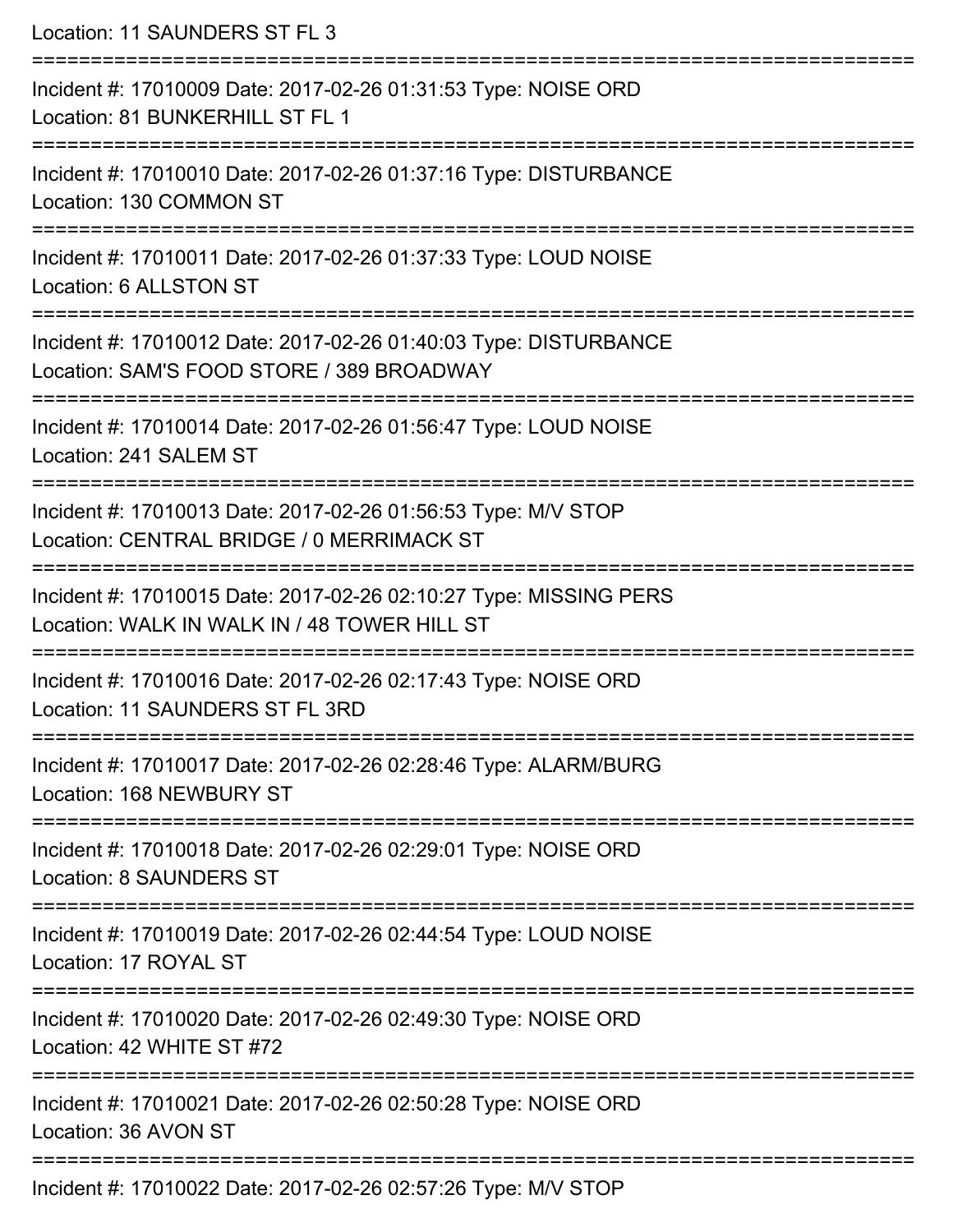| Incident #: 17010023 Date: 2017-02-26 03:01:24 Type: FIGHT<br>Location: 294 SALEM                    |
|------------------------------------------------------------------------------------------------------|
| Incident #: 17010024 Date: 2017-02-26 03:06:30 Type: M/V STOP<br>Location: BROADWAY & HAVERHILL ST   |
| Incident #: 17010025 Date: 2017-02-26 03:12:07 Type: MEDIC SUPPORT<br>Location: 110 WACHUSETTS AV #2 |
| Incident #: 17010026 Date: 2017-02-26 03:14:59 Type: DOMESTIC/PROG<br>Location: 7 EASTON ST #1R      |
| Incident #: 17010027 Date: 2017-02-26 03:22:19 Type: M/V STOP<br>Location: 415 BROADWAY              |
| Incident #: 17010028 Date: 2017-02-26 03:22:56 Type: SHOTS FIRED<br>Location: 10 BASSWOOD ST         |
| Incident #: 17010029 Date: 2017-02-26 03:31:46 Type: M/V STOP<br>Location: CHANDLER ST & WATER ST    |
| Incident #: 17010030 Date: 2017-02-26 03:48:47 Type: M/V STOP<br>Location: BRADFORD ST & BROADWAY    |
| Incident #: 17010031 Date: 2017-02-26 03:50:07 Type: LOUD NOISE<br>Location: 3 BERKELEY ST           |
| Incident #: 17010032 Date: 2017-02-26 04:03:35 Type: FIGHT<br>Location: 207 CARLETON ST              |
| Incident #: 17010033 Date: 2017-02-26 04:19:01 Type: M/V STOP<br>Location: BROADWAY & CEDAR ST       |
| Incident #: 17010034 Date: 2017-02-26 04:24:39 Type: LOUD NOISE<br>Location: 7 BERKELEY ST           |
| Incident #: 17010035 Date: 2017-02-26 04:28:26 Type: M/V STOP<br>Location: JACKSON ST & OAK ST       |
| Incident #: 17010036 Date: 2017-02-26 04:59:05 Type: FIGHT                                           |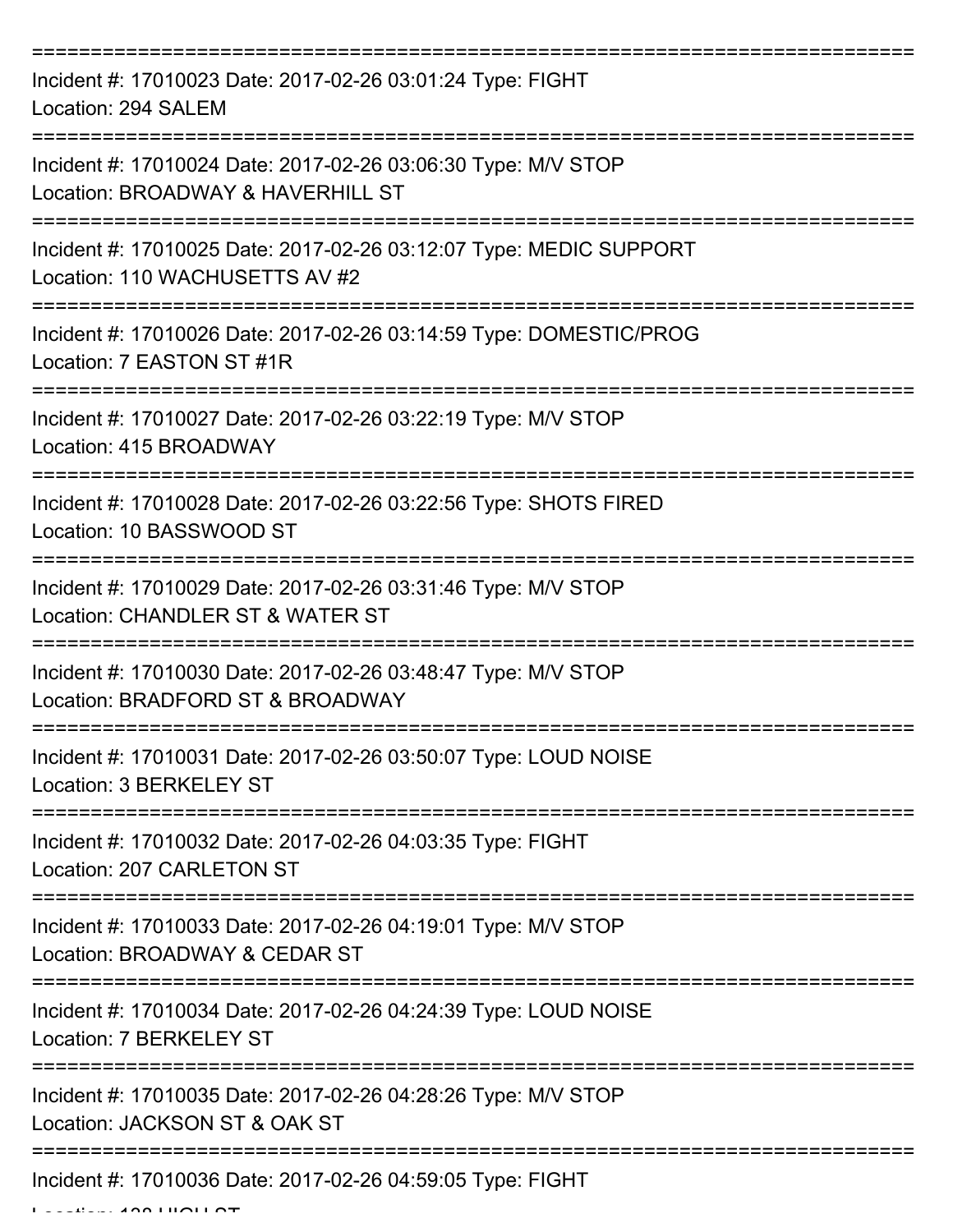| Incident #: 17010037 Date: 2017-02-26 04:59:07 Type: FIGHT<br>Location: 134 HIGH ST                                     |
|-------------------------------------------------------------------------------------------------------------------------|
| Incident #: 17010038 Date: 2017-02-26 05:04:31 Type: DOMESTIC/PAST<br>Location: 45 BROOKFIELD ST                        |
| Incident #: 17010039 Date: 2017-02-26 05:25:27 Type: EXTRA SURVEIL<br>Location: COMMONWEALTH MOTORS / 1 COMMONWEALTH DR |
| Incident #: 17010040 Date: 2017-02-26 05:59:50 Type: LOUD NOISE<br>Location: 86 KNOX ST #3R                             |
| Incident #: 17010041 Date: 2017-02-26 06:28:59 Type: HIT & RUN M/V<br>Location: 78 OSGOOD ST                            |
| Incident #: 17010042 Date: 2017-02-26 06:52:28 Type: NOISE ORD<br>Location: 56 HANCOCK ST                               |
| Incident #: 17010043 Date: 2017-02-26 07:03:30 Type: TOW OF M/V<br>Location: TRESPASS / 101 AMESBURY ST                 |
| Incident #: 17010044 Date: 2017-02-26 07:13:05 Type: ALARM/BURG<br>Location: 88 AUBURN ST                               |
| Incident #: 17010045 Date: 2017-02-26 07:36:00 Type: ALARM/BURG<br>Location: SHEEHANS / 8 CARVER ST                     |
| Incident #: 17010046 Date: 2017-02-26 07:37:17 Type: MEDIC SUPPORT<br>Location: 490 HAMPSHIRE ST #205                   |
| Incident #: 17010047 Date: 2017-02-26 08:07:21 Type: MEDIC SUPPORT<br>Location: 50 BROADWAY                             |
| Incident #: 17010048 Date: 2017-02-26 08:54:00 Type: DOMESTIC/PROG<br>Location: 33 BROOK ST FL 1                        |
| Incident #: 17010049 Date: 2017-02-26 08:58:13 Type: ALARM/BURG<br>Location: CHILD CARE CENTER / 581 ANDOVER ST         |
| Incident #: 17010050 Date: 2017-02-26 09:21:08 Type: ALARMS<br>I occion: CI E / 165 CDAINEODD CT                        |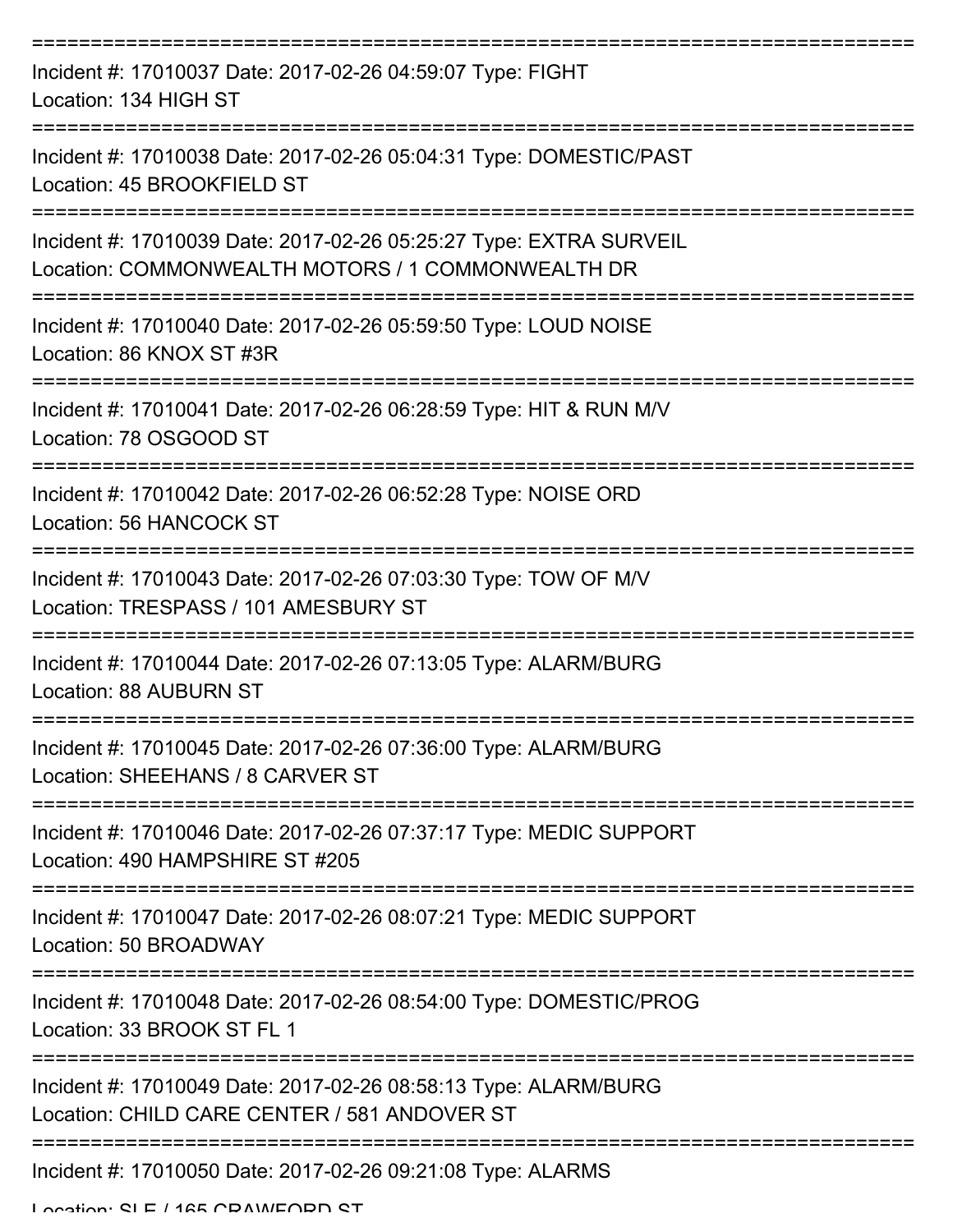| Incident #: 17010051 Date: 2017-02-26 09:29:54 Type: DOMESTIC/PROG<br>Location: 209 CARLETON ST                      |
|----------------------------------------------------------------------------------------------------------------------|
| Incident #: 17010052 Date: 2017-02-26 09:34:33 Type: AUTO ACC/NO PI<br>Location: 356 BROADWAY<br>:================== |
| Incident #: 17010053 Date: 2017-02-26 09:45:13 Type: ALARMS<br>Location: ELITE LOUNGE / 336 COMMON ST                |
| Incident #: 17010054 Date: 2017-02-26 09:51:50 Type: SUS PERS/MV<br>Location: 248 BROADWAY                           |
| Incident #: 17010055 Date: 2017-02-26 10:13:52 Type: A&B PAST<br>Location: 0 BROADWAY                                |
| Incident #: 17010057 Date: 2017-02-26 10:17:15 Type: TOW OF M/V<br>Location: APPLETON ST & METHUEN ST                |
| Incident #: 17010056 Date: 2017-02-26 10:17:36 Type: SUS PERS/MV<br>Location: APPLETON ST & ESSEX ST                 |
| Incident #: 17010058 Date: 2017-02-26 10:18:25 Type: M/V STOP<br>Location: MERRIMACK ST & PARKER ST                  |
| Incident #: 17010059 Date: 2017-02-26 10:28:17 Type: M/V STOP<br>Location: PARKER ST & SALEM ST                      |
| Incident #: 17010060 Date: 2017-02-26 10:39:22 Type: ALARMS<br>Location: MT VERNON LIQUORS / 421 S BROADWAY          |
| Incident #: 17010061 Date: 2017-02-26 10:56:31 Type: STOL/MV/PAS<br>Location: 289 ESSEX ST                           |
| Incident #: 17010062 Date: 2017-02-26 11:12:11 Type: RECOV/STOL/MV<br>Location: 3 LOGAN ST                           |
| Incident #: 17010063 Date: 2017-02-26 11:22:46 Type: SUS PERS/MV<br>Location: 173 MARKET ST                          |
| Incident #: 17010064 Date: 2017-02-26 11:32:27 Type: MEDIC SUPPORT<br>Location: 5 DAISY ST                           |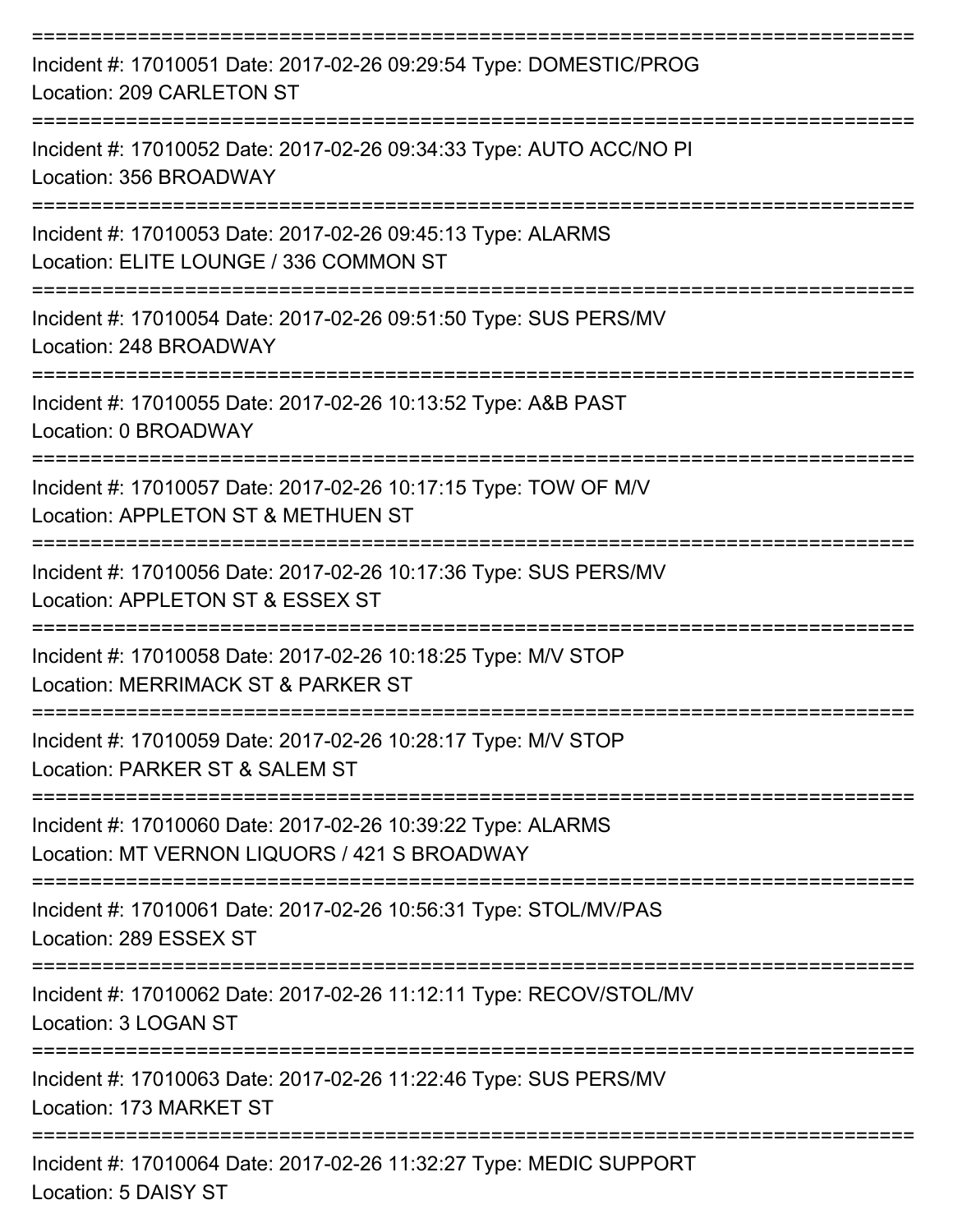| Incident #: 17010065 Date: 2017-02-26 12:03:21 Type: DRUG VIO<br>Location: 79 DRACUT ST                                                                                     |
|-----------------------------------------------------------------------------------------------------------------------------------------------------------------------------|
| Incident #: 17010067 Date: 2017-02-26 12:03:34 Type: MAL DAMAGE<br>Location: AMESBURY ST & COMMON ST                                                                        |
| :==========================<br>Incident #: 17010066 Date: 2017-02-26 12:05:12 Type: GENERAL SERV<br>Location: LAWRENCE ST & MYRTLE ST                                       |
| Incident #: 17010068 Date: 2017-02-26 12:23:05 Type: AUTO ACC/NO PI<br>Location: GO 1 DOLLAR / 73 WINTHROP AV<br>.-------------------------<br>---------------------------- |
| Incident #: 17010069 Date: 2017-02-26 12:30:08 Type: CK WELL BEING<br>Location: 9 SALEM ST                                                                                  |
| Incident #: 17010070 Date: 2017-02-26 12:52:52 Type: UNKNOWN PROB<br>Location: LAWRENCE ST & LEXINGTON ST                                                                   |
| Incident #: 17010071 Date: 2017-02-26 12:58:23 Type: FRAUD<br>Location: 88 BROADWAY                                                                                         |
| Incident #: 17010072 Date: 2017-02-26 13:01:27 Type: CK WELL BEING<br>Location: 81 BRADFORD ST                                                                              |
| Incident #: 17010073 Date: 2017-02-26 13:07:04 Type: FIGHT<br>Location: S UNION ST & ACROSS FROM DAIRY QUEEN                                                                |
| Incident #: 17010074 Date: 2017-02-26 13:17:38 Type: DISTURBANCE<br>Location: 260 JACKSON ST                                                                                |
| Incident #: 17010075 Date: 2017-02-26 13:24:45 Type: AUTO ACC/NO PI<br>Location: 467 LOWELL ST                                                                              |
| Incident #: 17010076 Date: 2017-02-26 13:37:04 Type: MEDIC SUPPORT<br>Location: 28 SUMMER ST                                                                                |
| Incident #: 17010077 Date: 2017-02-26 13:45:47 Type: HIT & RUN M/V<br>Location: 303 LOWELL ST                                                                               |
| Incident #: 17010078 Date: 2017-02-26 13:53:21 Type: LOST PROPERTY<br>Location: 515 HAMPSHIRE ST                                                                            |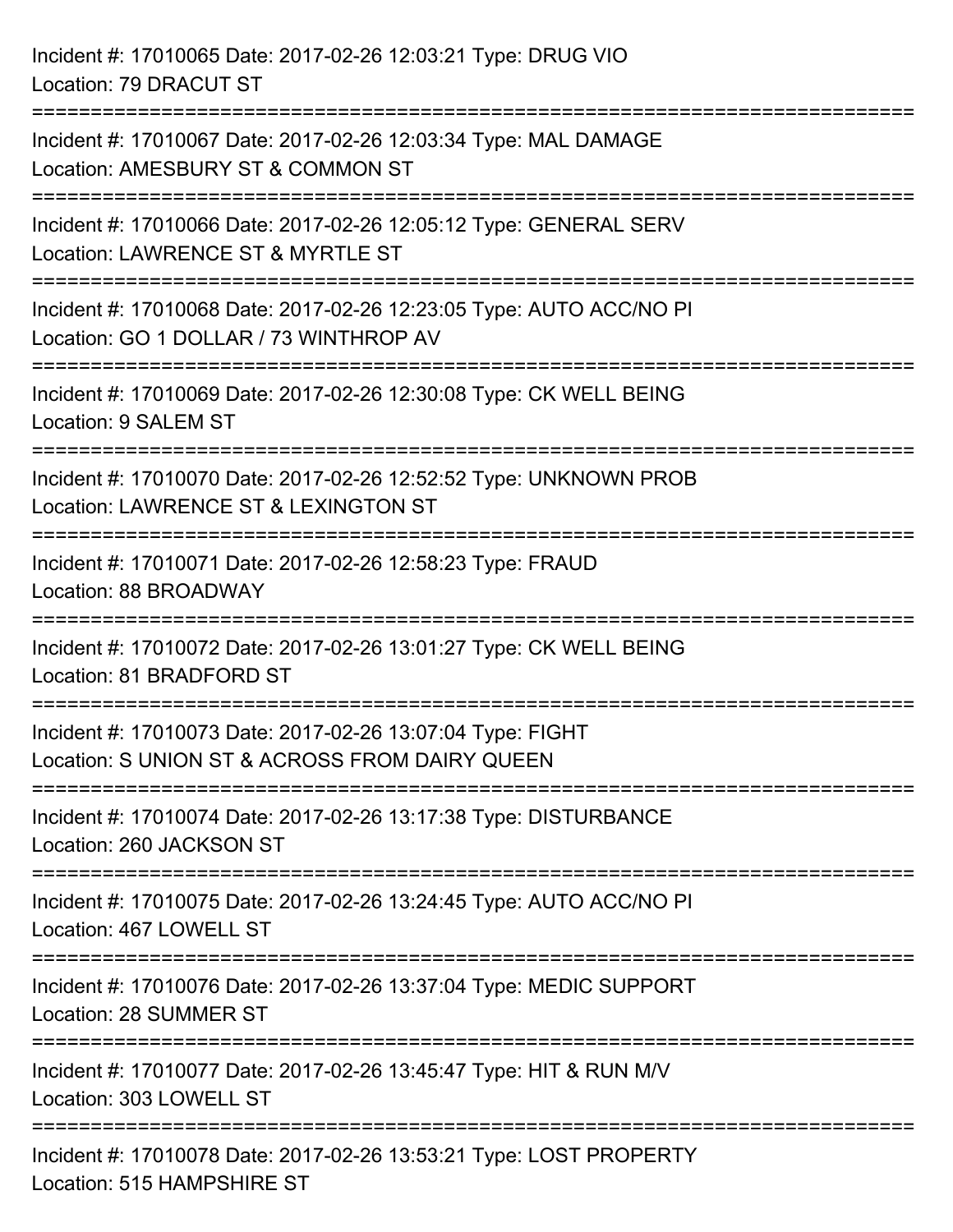| Incident #: 17010079 Date: 2017-02-26 13:59:06 Type: MEDIC SUPPORT<br>Location: 300 HAMPSHIRE ST                    |
|---------------------------------------------------------------------------------------------------------------------|
| Incident #: 17010080 Date: 2017-02-26 14:01:04 Type: M/V STOP<br>Location: PARKER ST & SALEM ST                     |
| Incident #: 17010081 Date: 2017-02-26 14:03:03 Type: M/V STOP<br>Location: HAMPSHIRE ST & LOWELL ST                 |
| Incident #: 17010082 Date: 2017-02-26 14:04:41 Type: AUTO ACC/NO PI<br>Location: KNOX & CORNISH                     |
| Incident #: 17010083 Date: 2017-02-26 14:05:29 Type: AUTO ACC/NO PI<br>Location: RT 114 MALL                        |
| Incident #: 17010084 Date: 2017-02-26 14:08:18 Type: M/V STOP<br>Location: 439 S UNION ST                           |
| Incident #: 17010085 Date: 2017-02-26 14:09:58 Type: DISTURBANCE<br>Location: 35 S BROADWAY                         |
| Incident #: 17010086 Date: 2017-02-26 14:14:57 Type: AUTO ACC/UNK PI<br>Location: ALEX'S PIZZA / 311 E HAVERHILL ST |
| Incident #: 17010087 Date: 2017-02-26 14:25:47 Type: AUTO ACC/NO PI<br>Location: ARLINGTON ST & WILLOW ST           |
| Incident #: 17010088 Date: 2017-02-26 14:26:08 Type: M/V STOP<br>Location: 592 HAVERHILL ST                         |
| Incident #: 17010089 Date: 2017-02-26 14:33:07 Type: AUTO ACC/NO PI<br>Location: HAVERHILL ST & JACKSON ST          |
| Incident #: 17010090 Date: 2017-02-26 14:34:44 Type: M/V STOP<br>Location: BROADWAY & HAVERHILL ST                  |
| =================<br>Incident #: 17010091 Date: 2017-02-26 14:43:37 Type: M/V STOP<br>Location: 73 WINTHROP AV      |
| Incident #: 17010092 Date: 2017-02-26 14:47:56 Type: HIT & RUN M/V<br>Location: 354 BROADWAY                        |

===========================================================================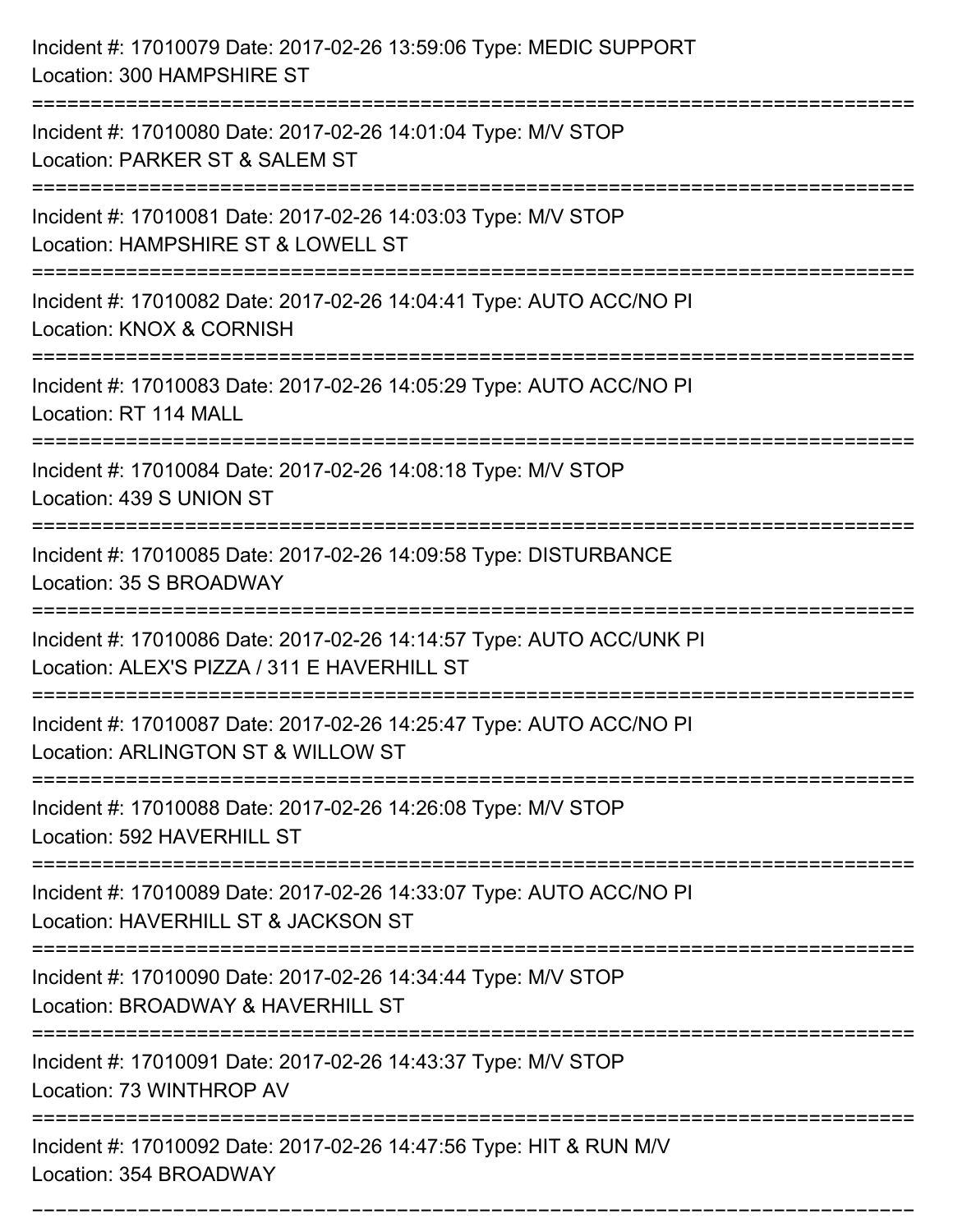| Incident #: 17010094 Date: 2017-02-26 15:00:17 Type: MEDIC SUPPORT<br>Location: 85 MANCHESTER ST<br>Incident #: 17010095 Date: 2017-02-26 15:03:15 Type: M/V STOP<br>Location: BROADWAY & LOWELL ST |
|-----------------------------------------------------------------------------------------------------------------------------------------------------------------------------------------------------|
|                                                                                                                                                                                                     |
| :=====================                                                                                                                                                                              |
| Incident #: 17010096 Date: 2017-02-26 15:05:37 Type: M/V STOP<br>Location: 100 FRANKLIN ST                                                                                                          |
| Incident #: 17010097 Date: 2017-02-26 15:09:33 Type: MEDIC SUPPORT<br><b>Location: 303 MERRIMACK ST</b>                                                                                             |
| Incident #: 17010098 Date: 2017-02-26 15:11:12 Type: M/V STOP<br>Location: BROADWAY & LOWELL ST                                                                                                     |
| Incident #: 17010099 Date: 2017-02-26 15:14:20 Type: M/V STOP<br>Location: BROADWAY & LOWELL ST                                                                                                     |
| Incident #: 17010100 Date: 2017-02-26 15:25:38 Type: HIT & RUN M/V<br>Location: LOWELL ST & W LOWELL ST                                                                                             |
| Incident #: 17010102 Date: 2017-02-26 15:44:14 Type: FRAUD<br>Location: 105 JACKSON ST<br>:=============                                                                                            |
| Incident #: 17010101 Date: 2017-02-26 15:52:51 Type: FRAUD<br>Location: 105 JACKSON ST                                                                                                              |
| ========================<br>Incident #: 17010103 Date: 2017-02-26 16:10:24 Type: MEDIC SUPPORT<br>Location: 397 HAMPSHIRE ST                                                                        |
| Incident #: 17010104 Date: 2017-02-26 16:12:09 Type: ALARMS<br>Location: 96 E HAVERHILL ST                                                                                                          |
| Incident #: 17010105 Date: 2017-02-26 16:25:30 Type: GUN CALL<br><b>Location: AMES ST</b>                                                                                                           |
| Incident #: 17010106 Date: 2017-02-26 17:11:43 Type: LARCENY/PAST<br>Location: WENDYS / 55 HAMPSHIRE ST                                                                                             |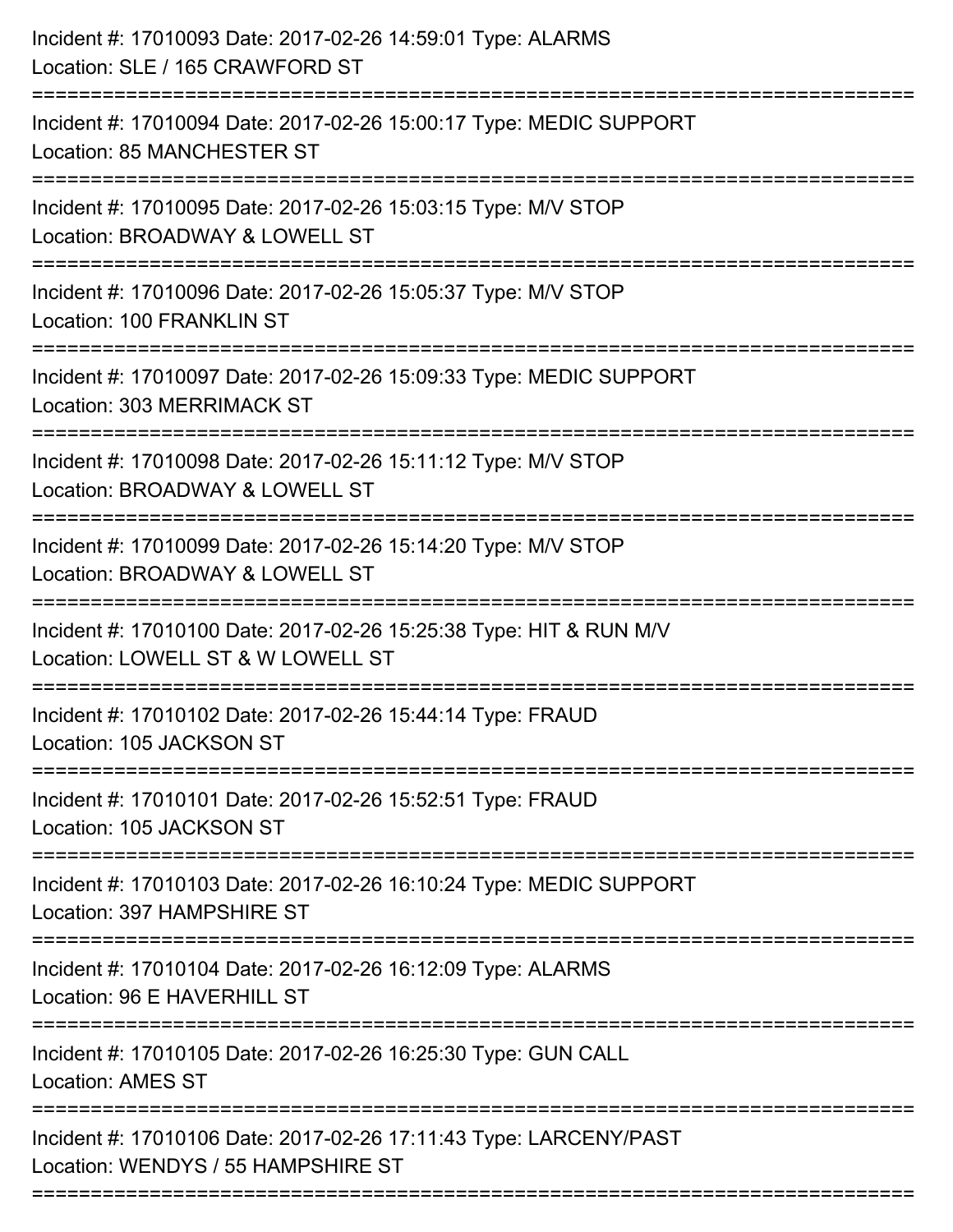Location: CVS PHARMACY / 266 BROADWAY =========================================================================== Incident #: 17010108 Date: 2017-02-26 17:25:41 Type: M/V STOP Location: BROADWAY & LOWELL ST =========================================================================== Incident #: 17010109 Date: 2017-02-26 17:26:47 Type: M/V STOP Location: ANDOVER ST & PARKER ST =========================================================================== Incident #: 17010110 Date: 2017-02-26 17:27:36 Type: M/V STOP Location: BROADWAY & CONCORD ST =========================================================================== Incident #: 17010111 Date: 2017-02-26 17:27:52 Type: DISTURBANCE Location: 30 JUNIPER ST =========================================================================== Incident #: 17010112 Date: 2017-02-26 17:31:53 Type: MISSING PERS Location: 48 TOWER HILL ST =========================================================================== Incident #: 17010113 Date: 2017-02-26 17:39:08 Type: M/V STOP Location: DAVIS ST & DRACUT ST =========================================================================== Incident #: 17010114 Date: 2017-02-26 17:44:09 Type: PARK & WALK Location: SEVEN ELEVEN / 370 BROADWAY =========================================================================== Incident #: 17010115 Date: 2017-02-26 17:49:00 Type: M/V STOP Location: DUNSTABLE ST & S BOWDOIN ST =========================================================================== Incident #: 17010116 Date: 2017-02-26 17:57:36 Type: M/V STOP Location: MCCARTHY RD & MT VERNON ST =========================================================================== Incident #: 17010117 Date: 2017-02-26 17:58:15 Type: DISORDERLY Location: BROADWAY & CROSS ST =========================================================================== Incident #: 17010118 Date: 2017-02-26 18:06:29 Type: EXTRA SURVEIL Location: SEVEN ELEVEN / 370 BROADWAY =========================================================================== Incident #: 17010119 Date: 2017-02-26 18:07:27 Type: M/V STOP Location: MAY ST & RAILROAD ST =========================================================================== Incident #: 17010120 Date: 2017-02-26 18:08:06 Type: M/V STOP Location: MCCARTHY RD & MT VERNON ST ===========================================================================

Incident #: 17010121 Date: 2017 02 26 18:12:38 Type: THREATS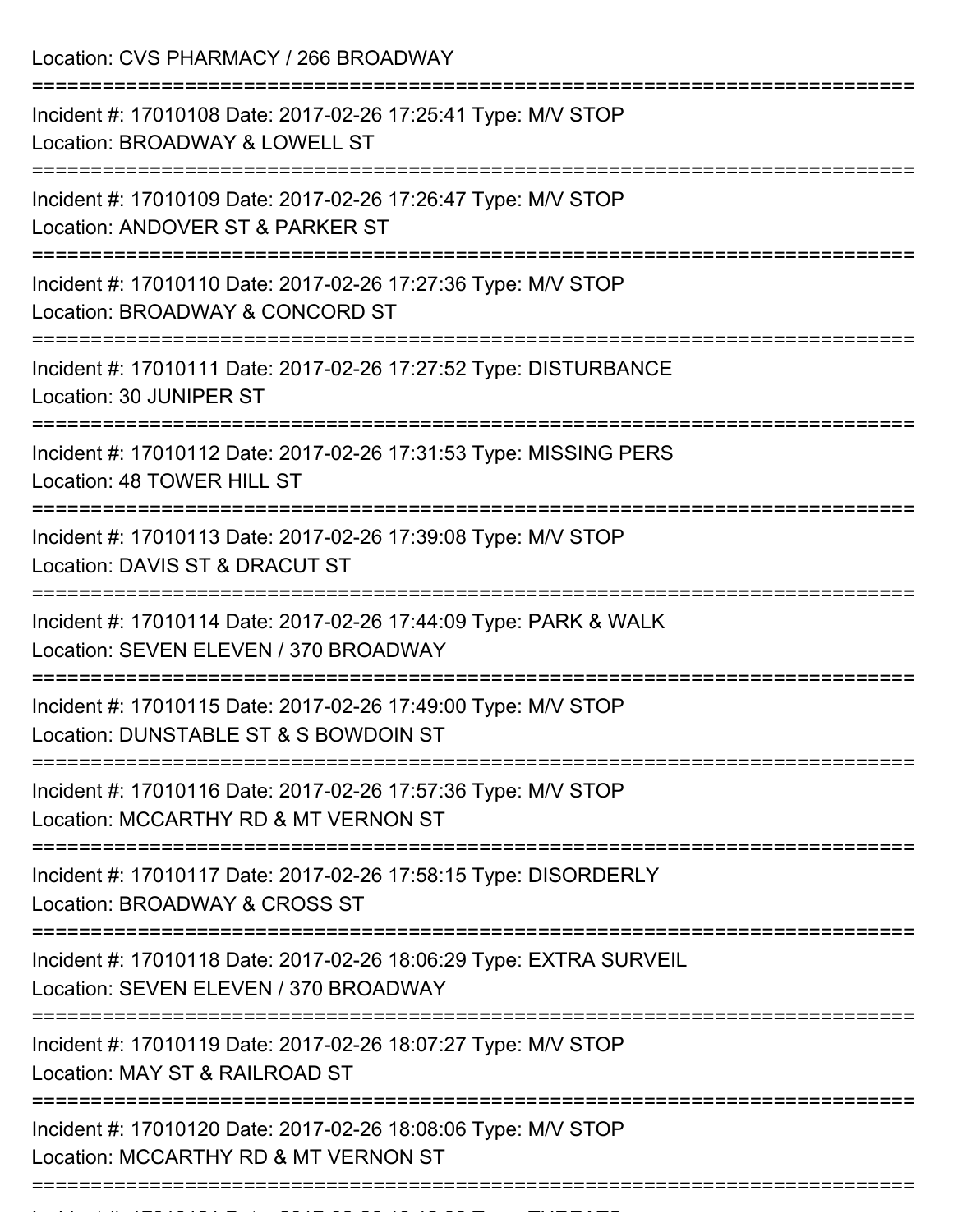Location: BURGER KING / 187 BROADWAY

| Incident #: 17010122 Date: 2017-02-26 18:15:36 Type: M/V STOP<br>Location: HAVERHILL ST & JACKSON ST            |
|-----------------------------------------------------------------------------------------------------------------|
| Incident #: 17010123 Date: 2017-02-26 18:17:56 Type: M/V STOP<br>Location: BROADWAY & TREMONT ST                |
| Incident #: 17010124 Date: 2017-02-26 18:21:29 Type: M/V STOP<br>Location: BERKELEY ST & BRUCE ST               |
| Incident #: 17010125 Date: 2017-02-26 18:22:46 Type: M/V STOP<br>Location: BROADWAY & TREMONT ST                |
| Incident #: 17010126 Date: 2017-02-26 18:23:44 Type: M/V STOP<br>Location: ESSEX ST & MILL ST                   |
| Incident #: 17010127 Date: 2017-02-26 18:25:03 Type: M/V STOP<br><b>Location: 11 LAWRENCE ST</b>                |
| Incident #: 17010128 Date: 2017-02-26 18:26:27 Type: GENERAL SERV<br>Location: GULF STATION / 325 WINTHROP AV   |
| Incident #: 17010129 Date: 2017-02-26 18:27:11 Type: EXTRA SURVEIL<br>Location: SAM'S FOOD STORE / 389 BROADWAY |
| Incident #: 17010130 Date: 2017-02-26 18:32:46 Type: M/V STOP<br>Location: 305 ESSEX ST                         |
| Incident #: 17010131 Date: 2017-02-26 18:33:58 Type: TOW OF M/V<br>Location: TRESPASS / 2 MUSEUM SQ             |
| Incident #: 17010132 Date: 2017-02-26 18:34:22 Type: M/V STOP<br>Location: BERKELEY ST & SWAN ST                |
| Incident #: 17010133 Date: 2017-02-26 18:43:07 Type: TRESPASSING<br>Location: BANK OF BOSTON / 257 ESSEX ST     |
| Incident #: 17010135 Date: 2017-02-26 18:43:43 Type: HIT & RUN M/V<br>Location: 115 NEWBURY ST                  |
|                                                                                                                 |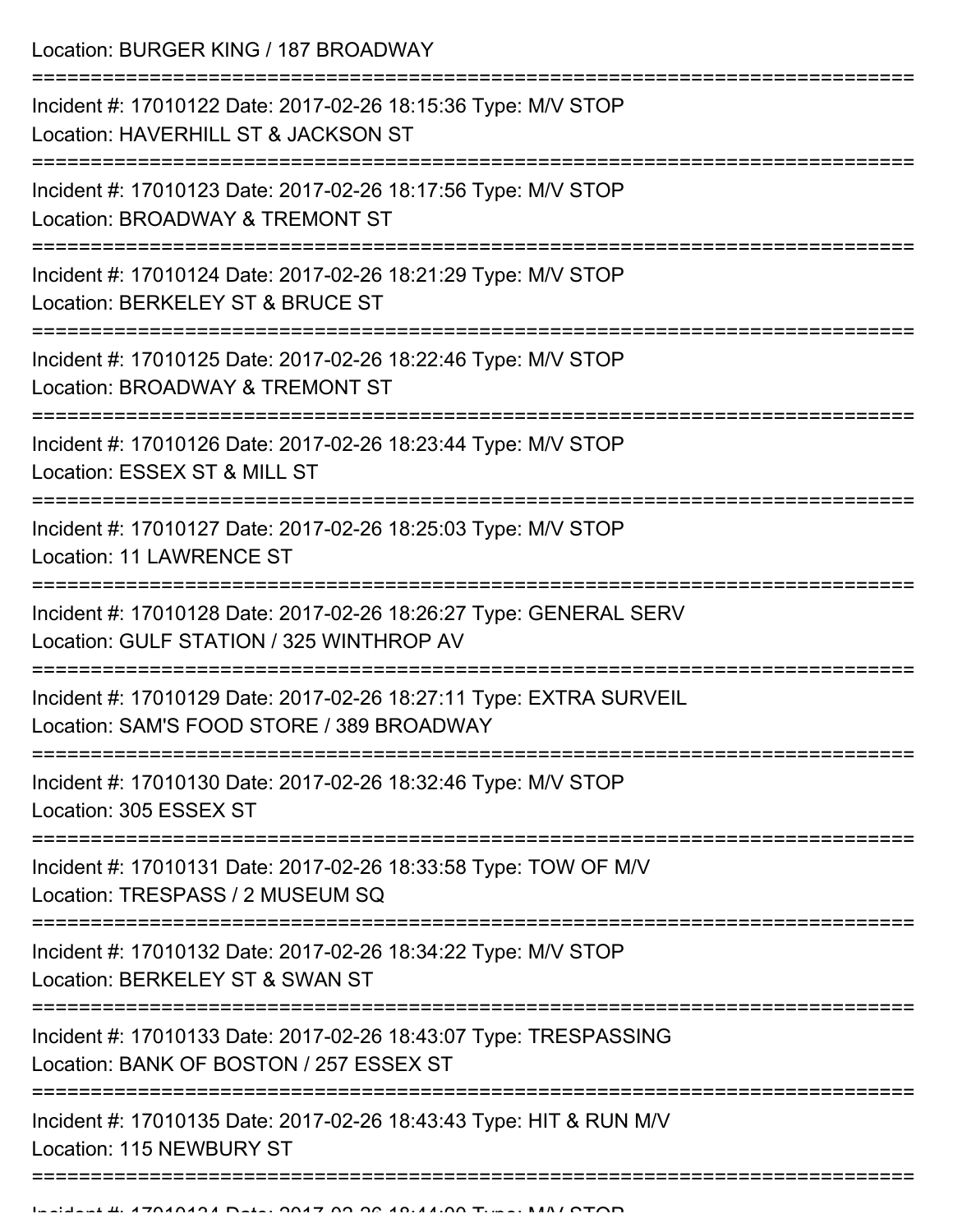| Location: GRAFTON ST & WINTHROP AV                                                                       |
|----------------------------------------------------------------------------------------------------------|
| Incident #: 17010136 Date: 2017-02-26 18:47:47 Type: M/V STOP<br>Location: BERKELEY ST & BRUCE ST        |
| Incident #: 17010137 Date: 2017-02-26 18:49:16 Type: M/V STOP<br>Location: GRAFTON ST & WINTHROP AV      |
| Incident #: 17010138 Date: 2017-02-26 18:53:13 Type: KEEP PEACE<br>Location: 139 WARWICK ST FL 1         |
| Incident #: 17010139 Date: 2017-02-26 19:13:15 Type: M/V STOP<br>Location: BERKELEY ST & BRUCE ST        |
| Incident #: 17010140 Date: 2017-02-26 19:15:08 Type: M/V STOP<br>Location: PARKER ST & SALEM ST          |
| Incident #: 17010141 Date: 2017-02-26 19:15:37 Type: M/V STOP<br>Location: ANDOVER ST & PARKER ST        |
| Incident #: 17010143 Date: 2017-02-26 19:15:43 Type: E911 HANGUP<br>Location: DISTURBANCE / 29 BUTLER ST |
| Incident #: 17010142 Date: 2017-02-26 19:16:12 Type: M/V STOP<br>Location: DURHAM ST & S BROADWAY        |
| Incident #: 17010144 Date: 2017-02-26 19:17:53 Type: M/V STOP<br>Location: LAWRENCE ST & PARK ST         |
| Incident #: 17010145 Date: 2017-02-26 19:18:14 Type: M/V STOP<br>Location: BUNKERHILL ST & LAWRENCE ST   |
| Incident #: 17010146 Date: 2017-02-26 19:20:26 Type: M/V STOP<br>Location: DORCHESTER ST & WINTHROP AV   |
| Incident #: 17010147 Date: 2017-02-26 19:21:07 Type: M/V STOP<br>Location: AMHERST ST & ANDOVER ST       |
| Incident #: 17010148 Date: 2017-02-26 19:22:24 Type: M/V STOP<br>Location: 2 WHITMAN ST                  |
| Incident #: 17010149 Date: 2017-02-26 19:25:49 Type: DISTURBANCE                                         |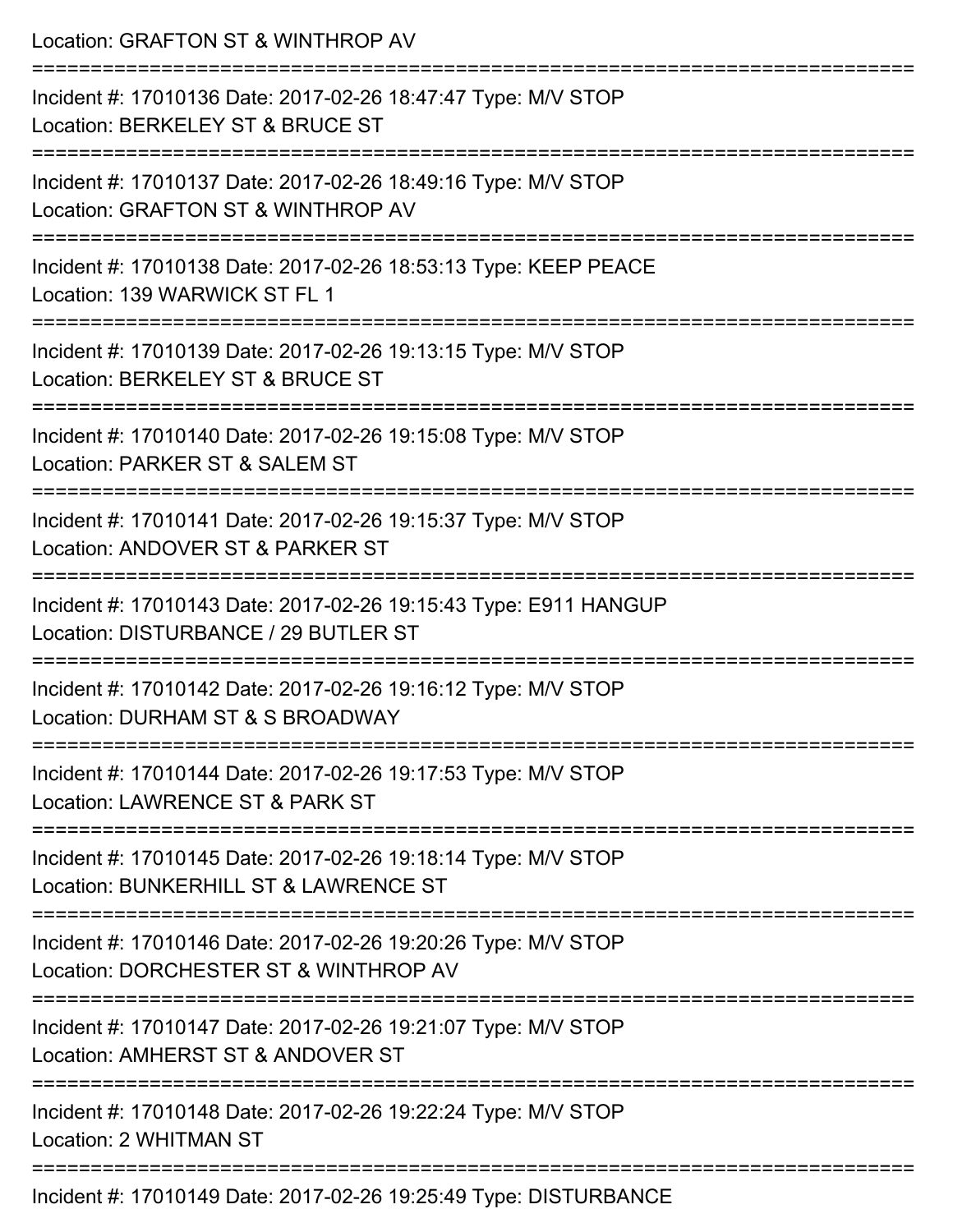| Incident #: 17010150 Date: 2017-02-26 19:27:27 Type: ALARMS<br>Location: GANGE RESD. / 181 FERRY ST                                         |
|---------------------------------------------------------------------------------------------------------------------------------------------|
| Incident #: 17010151 Date: 2017-02-26 19:28:22 Type: M/V STOP<br>Location: HAVERHILL ST & MAY ST                                            |
| Incident #: 17010152 Date: 2017-02-26 19:32:55 Type: M/V STOP<br>Location: GRANVILLE ST & S BROADWAY                                        |
| Incident #: 17010153 Date: 2017-02-26 19:49:40 Type: M/V STOP<br>Location: PARKER ST & SALEM ST                                             |
| Incident #: 17010154 Date: 2017-02-26 19:59:35 Type: LOUD NOISE<br>Location: 4 INMAN ST FL 2ND                                              |
| Incident #: 17010155 Date: 2017-02-26 20:02:46 Type: TOW OF M/V<br>Location: TRESPASS / 2 MUSEUM SQ                                         |
| Incident #: 17010156 Date: 2017-02-26 20:04:54 Type: LOST PROPERTY<br><b>Location: 18 TRENTON ST</b>                                        |
| Incident #: 17010157 Date: 2017-02-26 20:52:04 Type: M/V STOP<br>Location: 3 HANCOCK ST                                                     |
| Incident #: 17010158 Date: 2017-02-26 20:53:06 Type: INVEST CONT<br>Location: 6 ALLSTON ST                                                  |
| Incident #: 17010159 Date: 2017-02-26 20:55:17 Type: SUICIDE ATTEMPT<br>Location: 5 THOMAS RD                                               |
| Incident #: 17010160 Date: 2017-02-26 21:08:22 Type: M/V STOP<br>Location: 505 BROADWAY                                                     |
| ;====================================<br>Incident #: 17010161 Date: 2017-02-26 21:24:12 Type: M/V STOP<br>Location: ARLINGTON ST & BROADWAY |
| Incident #: 17010162 Date: 2017-02-26 21:26:14 Type: A&B PAST<br>Location: ATTICA / 1 MILL ST                                               |
| Incident #: 17010163 Date: 2017-02-26 21:29:08 Type: TOW/REPOSSED                                                                           |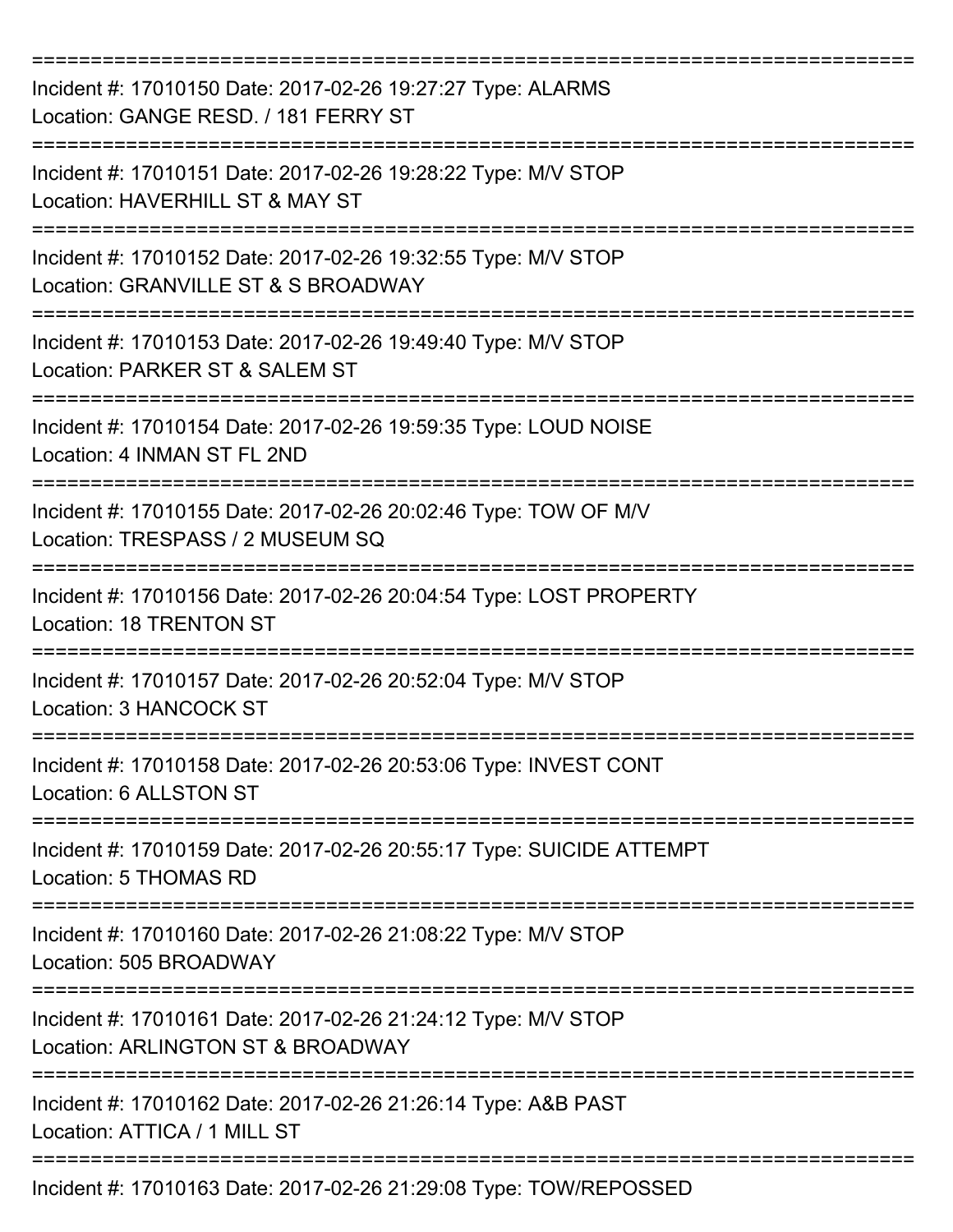| Incident #: 17010164 Date: 2017-02-26 21:38:16 Type: MEDIC SUPPORT<br>Location: 91 SHAWSHEEN RD FL 3          |
|---------------------------------------------------------------------------------------------------------------|
| Incident #: 17010165 Date: 2017-02-26 21:45:39 Type: CK WELL BEING<br>Location: 18 FRANKLIN ST #412D          |
| Incident #: 17010166 Date: 2017-02-26 21:54:13 Type: M/V STOP<br>Location: LAWRENCE ST & LEXINGTON ST         |
| Incident #: 17010167 Date: 2017-02-26 21:55:07 Type: M/V STOP<br>Location: LAWRENCE ST & LEXINGTON ST         |
| Incident #: 17010170 Date: 2017-02-26 22:00:05 Type: HIT & RUN M/V<br><b>Location: WINTHROP AV</b>            |
| Incident #: 17010168 Date: 2017-02-26 22:00:54 Type: UNWANTEDGUEST<br>Location: 76 WOODLAND ST #1             |
| Incident #: 17010169 Date: 2017-02-26 22:03:47 Type: M/V STOP<br>Location: LAWRENCE ST & LEXINGTON ST         |
| Incident #: 17010171 Date: 2017-02-26 22:16:34 Type: TRESPASSING<br>Location: BLDG. 12 APT. 13 / 66 MELVIN ST |
| Incident #: 17010172 Date: 2017-02-26 22:24:05 Type: M/V STOP<br>Location: GILBERT ST & S BROADWAY            |
| Incident #: 17010173 Date: 2017-02-26 22:42:43 Type: DISTURBANCE<br>Location: 350 LAWRENCE ST                 |
| Incident #: 17010174 Date: 2017-02-26 23:19:42 Type: M/V STOP<br>Location: 93 ESSEX ST                        |
| Incident #: 17010175 Date: 2017-02-26 23:22:35 Type: EXTRA SURVEIL<br>Location: BROADWAY & CROSS ST           |
| Incident #: 17010176 Date: 2017-02-26 23:26:23 Type: M/V STOP<br>Location: 169 HAVERHILL ST                   |
| Incident #: 17010177 Date: 2017-02-26 23:42:51 Type: M/V STOP                                                 |

 $L = L$  .  $L = F \cap F \cap T$